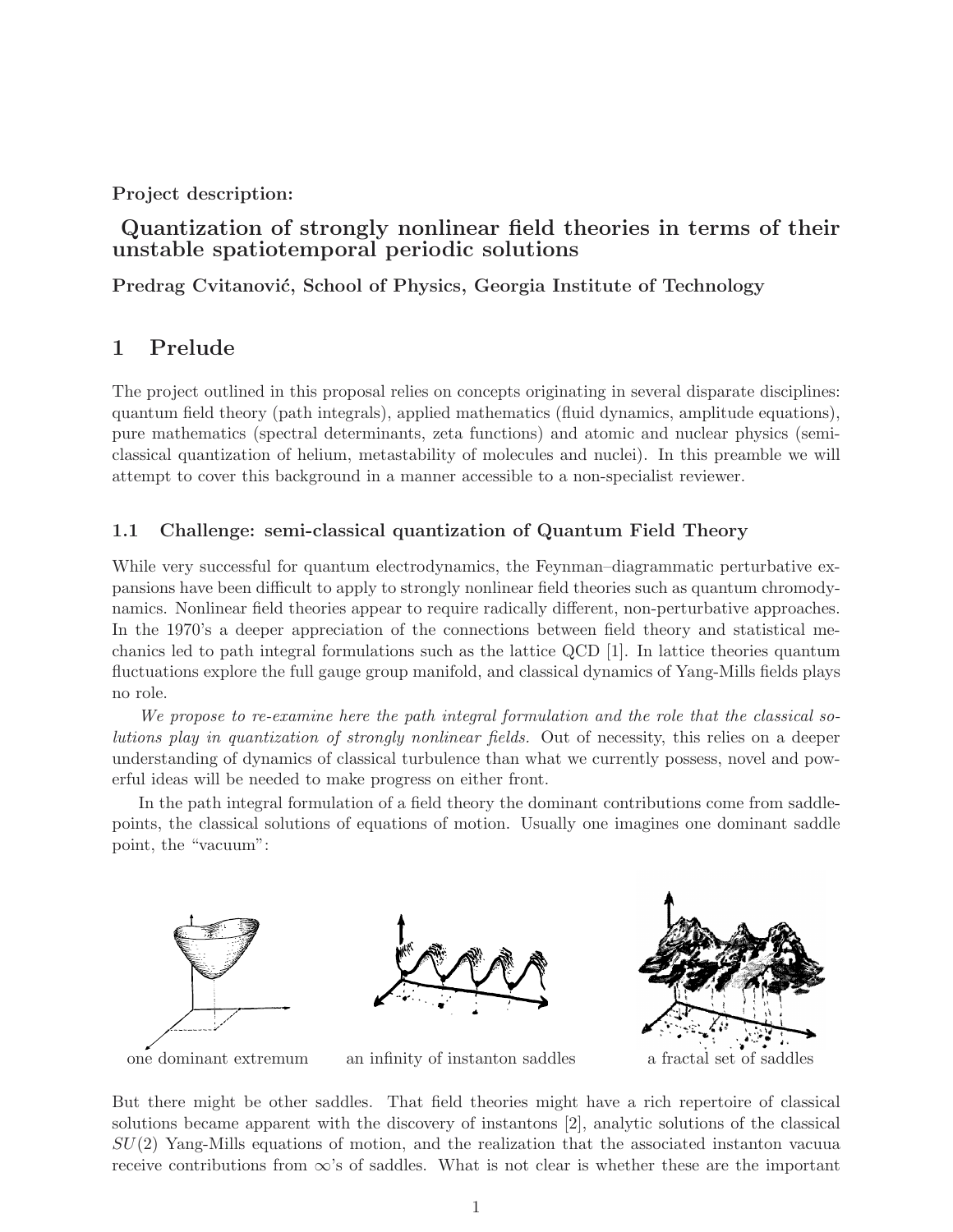classical saddles. Could it be that the strongly nonlinear theories are dominated by altogether different classical solutions?

The search for the classical solutions of nonlinear field theories such as the Yang-Mills and gravity has so far been neither very successful nor very systematic. The dynamics tends to be neglected, and understandably so, because the wealth of the classical solutions of nonlinear systems can be truly bewildering. If the classical behavior of these theories is anything like that of the field theories that describe the classical world — the hydrodynamics, the magneto-hydrodynamics – there should be very many solutions, with very few of the important ones analytical in form.

By late 1970's it was generally understood that even the simplest nonlinear systems exhibit chaos. Chaos is the norm also for generic Hamiltonian flows, and for path integrals that implies that instead of a few, or countably few saddles, classical solutions populate fractal sets of saddles. For the path-integral formulation of quantum mechanics such solutions were discovered and accounted for by Gutzwiller [3] in the early 1970's. In this framework the spectrum of the theory is computed from a fractal set, the set of its unstable classical periodic solutions.

*We propose to formulate a semi-classical approximation to path integrals for strongly nonlinear field theories whose classical dynamics is turbulent in terms of an infinite hierarchy of unstable recurrent patterns.* This will require a new type of Gutzwiller trace formula (described in sect. 2), and more powerful techniques for searching for unstable recurrent patterns (described in sect. 3).

#### **1.2 Recurrent patterns**

The inspiration for the "recurrent patterns program" comes from the way we perceive turbulence. Turbulent systems never settle down, but we can identify a snapshot as a "cloud", and an experimentalist can tell what the values of physical parameters in a turbulence experiment were after a glance at the digitized image of its output. How do we do it?

An answer was offered by E. Hopf [4]. In Hopf's vision turbulence explores a repertoire of distinguishable patterns; as we watch a "turbulent" system evolve, every so often we catch a glimpse of a familiar pattern:



other swirls



For any finite spatial resolution, the system follows approximately for a finite time a pattern belonging to a finite alphabet of admissible patterns, and the long term dynamics can be thought of as a walk through the space of such patterns, just as chaotic dynamics with a low dimensional attractor can be thought of as a succession of nearly periodic (but unstable) motions. The periodic orbit theory (sketched here in sect. 2) provides the machinery that converts this intuitive picture into a precise calculational scheme. For extended systems the theory gives a description of the long time averages of observables in terms of short period recurrent spatio-temporal patterns.

So, if one is to develop a semiclassical field theory of systems that are classically chaotic or "turbulent," the first problem one faces is how to determine and classify the classical solutions of nonlinear field theories. Given how difficult the implementation of the periodic orbit theory can be already in finite dimensions, and the presence of features in the quantum field theory not captured by semiclassical expansions, its implementation in a full-fledged quantum field theory has for a long time seemed an overly ambitious project. *Recent exciting advances in the study of classical turbulence give us confidence that the steps toward this goal that we propose to investigate here are*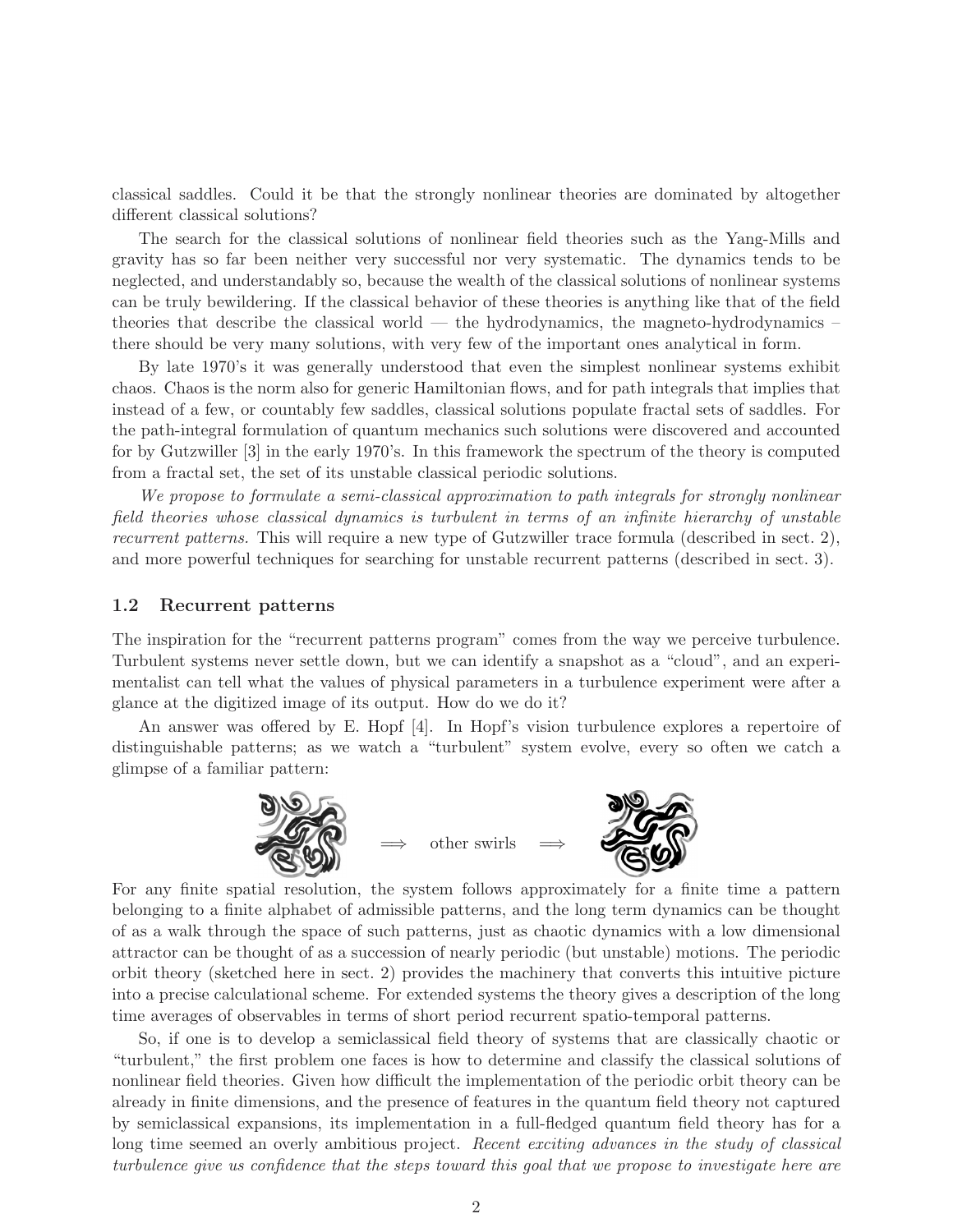*within the reach*.

#### **1.3 1-***d* **Kuramoto-Sivashinsky system**

Field theories such as QCD, gravity or hydrodynamics have too many dimensions, symmetries, tensorial indices to be suited for exploratory forays into this forbidding terrain. We motivate the feasibility of the recurrent patterns program by one of the simplest and extensively studied spatially extended dynamical systems, the Kuramoto-Sivashinsky system [6] (see Holmes, Lumley and Berkooz [7] for a delightful introduction to the subject):

$$
u_t = (u^2)_x - u_{xx} - \nu u_{xxxx} \tag{1}
$$

which arises as an amplitude equation for interfacial instabilities such as flame fronts. Amplitude  $u(x, t)$  has compact support, with  $x \in [0, L]$  a periodic space coordinate. The  $(u^2)_x$  term makes this a nonlinear system, t is the time, and  $\nu$  is a "viscosity" damping parameter that irons out any sharp features. The solution  $u(x, t) = u(x + L, t)$  is periodic on the  $x \in [0, L]$  interval, so one usually expands  $u(x, t)$  in a discrete spatial Fourier series

$$
u(x,t) = i \sum_{k=-\infty}^{+\infty} a_k(t) e^{ikx} . \tag{2}
$$

Restricting the considerations to the subspace of odd solutions  $u(x,t) = -u(-x,t)$  for which  $a_k$  are real and substituting (2) into (1) yields the infinite ladder of evolution equations for the Fourier coefficients  $a_k$ :

$$
\dot{a}_k = (k^2 - \nu k^4) a_k - k \sum_{m = -\infty}^{\infty} a_m a_{k-m} \,. \tag{3}
$$

 $u(x,t) = 0$  is a fixed point of (1), with the  $k^2 \nu < 1$  long wavelength modes of this fixed point linearly unstable, and the short wavelength modes stable.

On a finite size domain of length  $L$  the "Reynolds" parameter for the Kuramoto-Sivashinsky system is the dimensionless length  $\tilde{L} = L/(2\pi\sqrt{\nu})$ . For  $\tilde{L} < 1$ ,  $u(x, t) = 0$  is the globally attractive stable fixed point; as the system size  $\tilde{L}$  is increased, the "flame front" becomes increasingly unstable and turbulent, the solutions go through a rich sequence of bifurcations, one quickly finds a myriad of unstable periodic solutions whose number grows exponentially with period.

In 1996 the PI's group was the first to propose that the periodic orbit theory be applied to spatio-temporal chaotic systems, using the Kuramoto-Sivashinsky system as a laboratory for exploring viability of the recurrent patterns program. The group [8] examined the dynamics of the periodic b.c., antisymmetric subspace, for values of the parameter  $L \approx 2.889$ , close to the onset of chaos, where a Galërkin truncation of  $(3)$  to 16 modes already yields accurate results. The main conceptual advance in this initial foray was the demonstration that the high-dimensional (16-64 dimensions) dynamics of this dissipative flow can be reduced to an approximately 1-dimensional Poincaré return map  $s \to f(s)$ , by choosing the unstable manifold of the shortest periodic orbit as the intrinsic curvilinear coordinate from which to measure near recurrences, see figure 1. This binary symbolic dynamics arising from this surprisingly simple return map made possible a systematic determination of *all* nearby unstable periodic orbits up to a given maximal period.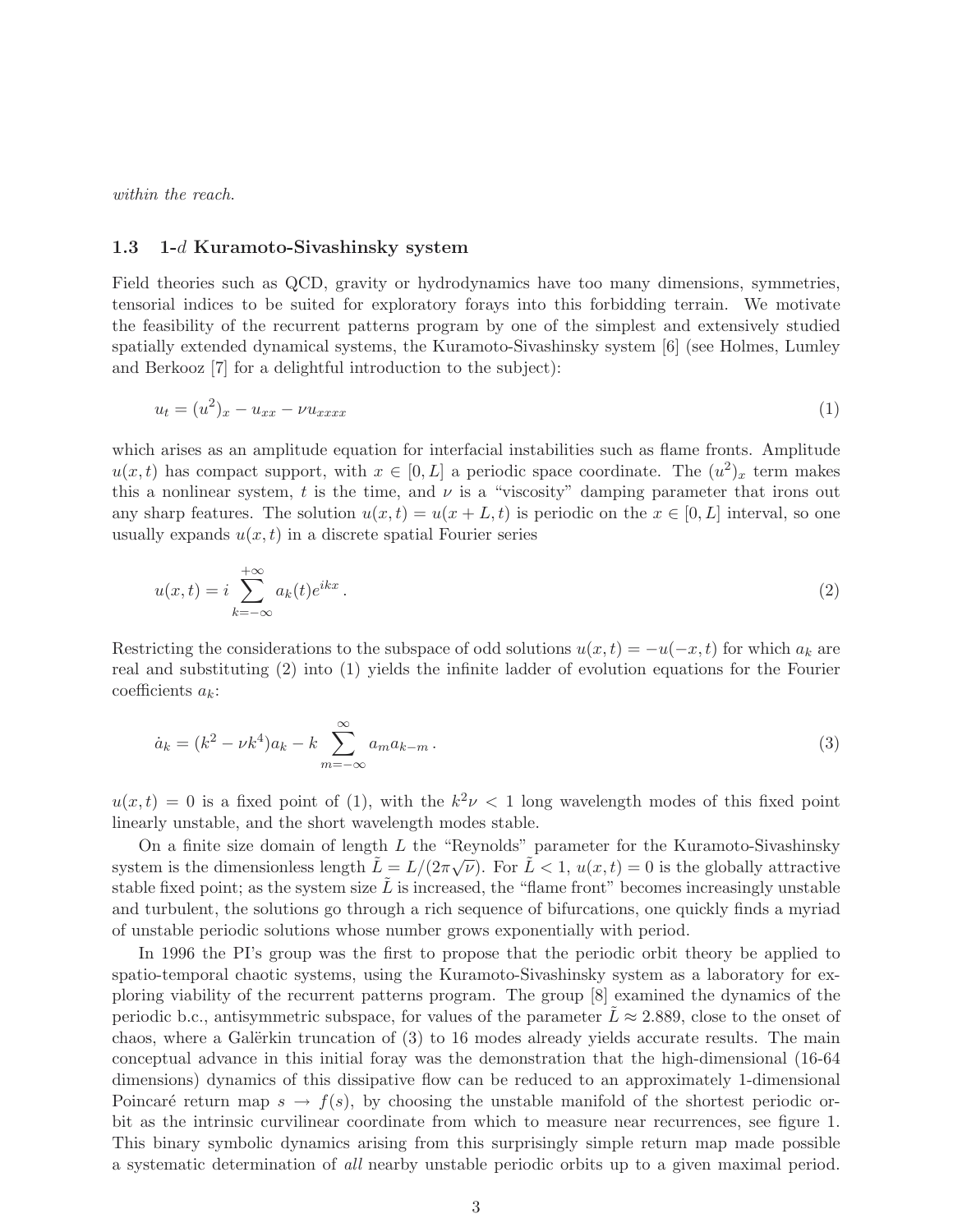For the first time for any nonlinear PDE, some 1,000 prime cycles were determined numerically for various system sizes, with two typical ones plotted below in figure 4. What was novel about this work? First, dynamics on a strange attractor embedded in a high-dimensional space has been reduced to a 1-d map. Second, the solutions found provide both a *a qualitative description*, (in the sense that the Lorenz model captures qualitatively some of the bifurcations and chaos observed in full hydrodynamics) and a highly accurate *quantitative predictions* for a given PDE with given boundary conditions and a given "Reynolds" number.

In 1998 Zoldi and Greenside [9] investigated a considerably larger system, of size  $L \approx 7.958$ , spatially discretized, with fixed boundary conditions. Deploying a damped Newton method search on a supercomputer, initiated with 120,000 random initial conditions, they found 127 unstable periodic orbits. Their works illustrates some of the difficulties one faces in studying extended systems - blind periodic orbit searches do not necessarily find the orbits that belong to the asymptotic attractor. Most likely none



Figure 1: *The return map*  $s_{n+1} = f(s_n)$  *constructed from periodic solutions of the Kuramoto-Sivashinsky equations*  $(1)$ ,  $L \approx 2.889$ , with s the Eu*clidean distance measured along the unstable manifold of the fixed point*  $\overline{1}$ *. Periodic points*  $\overline{0}$  *and*  $\overline{01}$ *are also indicated. [8]*

of the unstable periodic orbits found in this study - all of them have as many as 3 to 8 unstable directions - participate in the asymptotic dynamics.

The essential limitation on the numerical studies undertaken in 1970's were the computational constraints: in truncation of high modes in the expansion (3), sufficiently many have to be retained to ensure the dynamics is accurately represented.

With the introduction of variational methods (described here in sect. 3) considerably *more turbulent regimes have become accessible, and will be investigated within the project proposed here.* We will focus on: (1) *elucidation of the phase-space flow topology and the symbolic dynamics for moderate finite sizes*  $\tilde{L}$ *.* (2) *search for the dominant short recurrent patterns for spatially infinite,*  $L \rightarrow \infty$  *systems.* 

#### **1.4 Full Navier-Stokes: Plane Couette turbulence**

While a good Galërkin truncation in the above Kuramoto-Sivashinsky system calculations requires of order of  $10^1 - 10^3$  modes, the simplest Navier-Stokes calculation, the 3-d plane Couette flow, requires no less than  $10^4 - 10^5$  modes, and any other classical field theory of interest will require orders of magnitude more than that. Is it possible to apply the methods that worked for the above 1-d model PDE to full fluid dynamics? Due to the sensitive dependence on initial conditions, and dramatic qualitative differences in dynamics at different system parameter values, already at moderate Rayleigh numbers the available nonlinear dynamics tools largely fail. Nevertheless, if one is interested in steady state turbulence at kitchen-faucet variety Reynolds numbers, the situation is not quite that scary. With the recent advances that we shall now describe, a way to a successful attack on the full 3-d Navier-Stokes problem is now within reach of the recurrent patterns program.

The reason is that in the long run a viscous flow, after the influence of the initial conditions has died down, converges to an "inertial manifold"  $\mathcal M$  of a finite (but viscosity dependent and currently unknown) dimension. This finite dimensionality has been rigorously established by Foias and collaborators [10] in certain settings.

A very recent experiment [11] resolves the long standing puzzle of precise onset of turbulence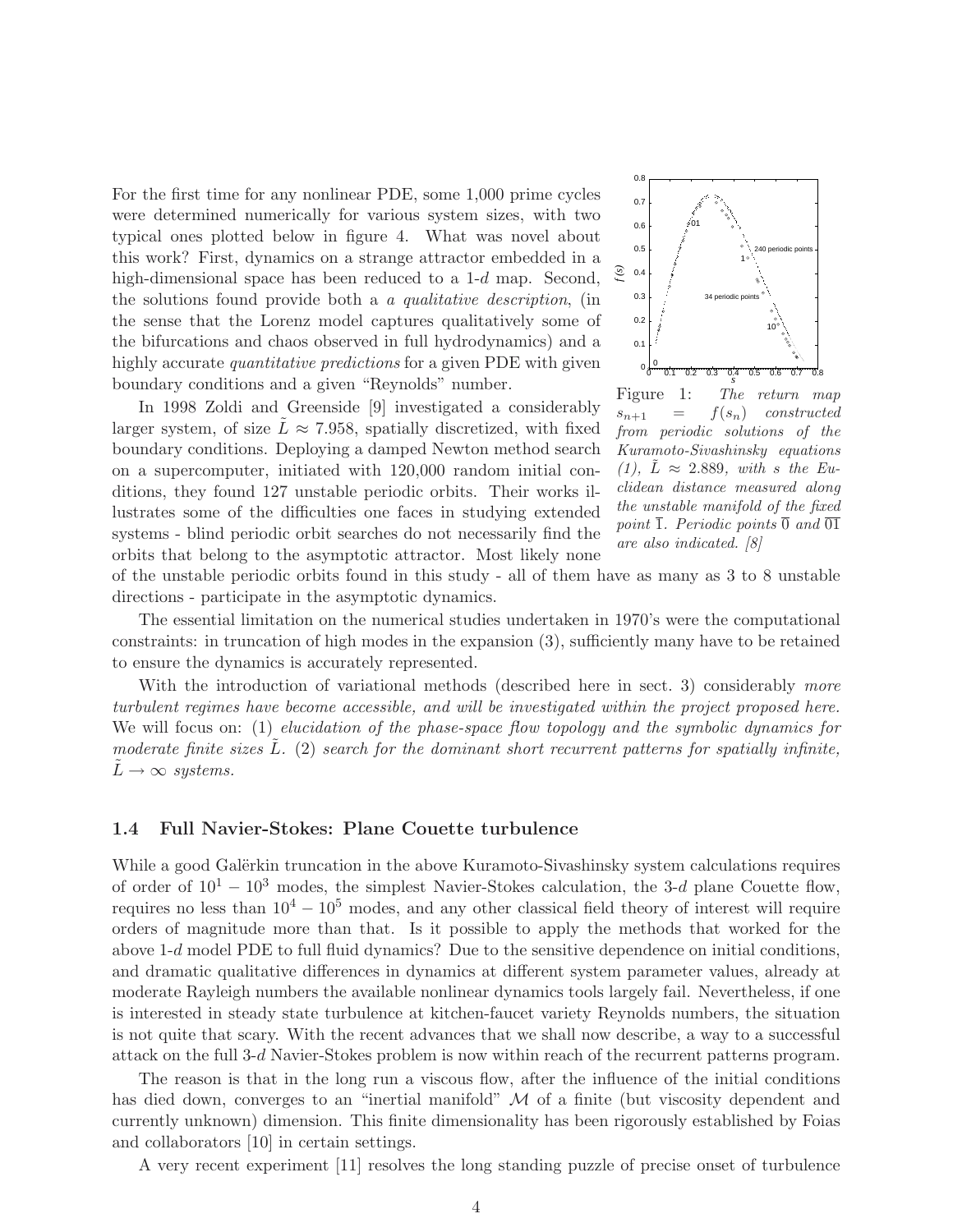in pipe flows by recasting the problem in clear dynamical systems terms: coexisting basins of attraction, with the laminar flow basin of stability in the sea of phase space shrinking as Re increases. The recently numerically discovered unstable nonlinear 3-d traveling wave solutions of the full Navier-Stokes [12] now make finding unstable recurrent patterns embedded in the strange attractor that supports sustained steady turbulence a high priority.

Computationally easier to deal with than the pipe flows, the plane shear flows are among the best studied hydrodynamic flows, both for the simplicity of the setting for fundamental studies of hydrodynamic turbulence, and for the engineering importance of the boundary layer turbulent drag. Easily visualized, they lend themselves to both colorful visualizations and colorful phenomenology, see Waleffe [13].

An example of what has already been attained, and what this project intends to push to a higher level, is the most impressive application of the recurrent patterns ideas to genuine fluid dynamics so far, by Kawahara and Kida [14]: the first demonstration of existence of an unstable recurrent pattern in a turbulent hydrodynamic flow. They have located an important unstable spatio-temporally periodic solution in a *15,422-dimensional* numerical discretization of the threedimensional constrained plane Couette turbulence, with noslip boundary conditions, at  $Re = 400$ . A 3-d snapshot of this solution at a given instant is given in figure 2.



Figure 2: *A 3-*d *instantaneous snapshot of an unstable periodic solution embedded in the Couette turbulence [14]. Vectors and colors code velocities and vorticities.*

Figure 3 illustrates why a single unstable periodic solution might already encode essential information about the turbulent flow. In the Couette flow energy is injected locally, through the drag exerted by the turbulent fluid on the two counter-moving plane walls, and consumed globally, by the viscous dissipation at small scales. Plotted horizontally is the energy input  $I$ ,

and vertically the dissipation  $D$  per unit time for a long-time simulation (green), for the periodic solution figure 2 (red), and for a short nearby segment of a typical trajectory (yellow). Were the dynamics laminar, the solution would be a stationary point at  $(I, D) = (1, 1)$ . The turbulent solution fluctuates by almost a factor of 2, with the mean turbulenceinduced drag on the "airplane wing" substantially larger than what it would have been for a laminar flow, by a factor of nearly 3.

Periodic orbit theory predicts the time averages and fluctuations of measurable quantities from their values computed on individual unstable periodic solutions. Accurate predictions require sets of the shortest periodic solutions. What is

very encouraging about the Kawahara-Kida example is that already a *single unstable recurrent pattern* yields estimates of



Figure 3: *Frictional drag vs. dissipation for the Couette turbulence. [14]*

the mean dissipation  $D$  and mean velocity profiles across the Couette channel with a surprisingly high accuracy, presumably because it happens to explore the (infinite-dimensional) phase space region with the highest concentration of the natural measure.

At this point, the reviewer might wonder: in turbulence there is already vast knowledge about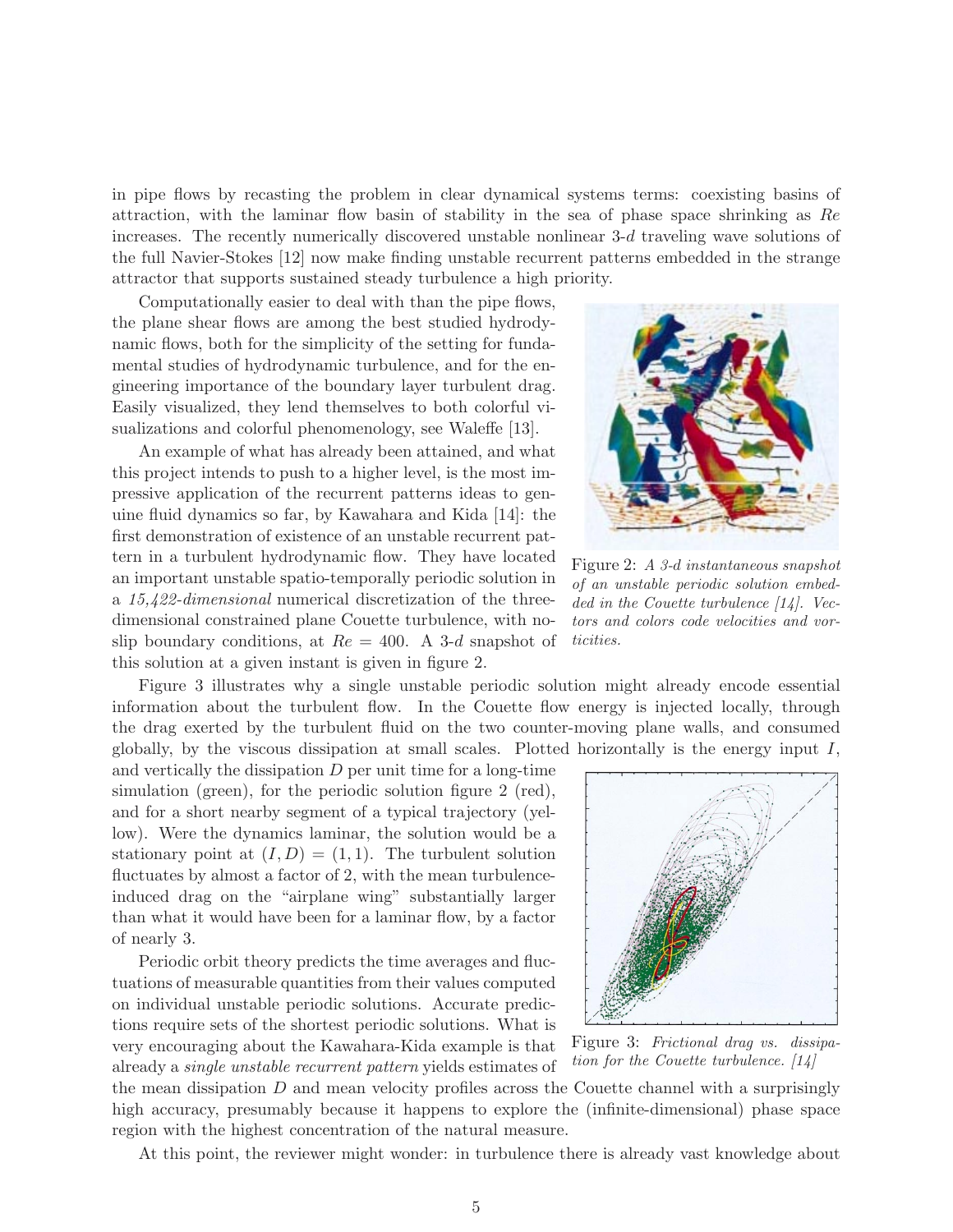the various scaling laws dealing with energy, velocity, vorticity, and wavenumber statistics. Are the predictions of the proposed "recurrent patterns" theory consistent with the existing understanding? The recurrent patterns program does not address issues such as the Kolmogorov's 1941 homogeneous turbulence, with no coherent structures fixing the length scale; here all the action is in specific coherent structures. It does not seek universal scaling laws; spatio-temporally periodic solutions are specific to the particular set of equations and boundary conditions. And it is not probabilistic; everything is fixed by the deterministic dynamics, with no probabilistic assumptions on the velocity distributions or external stochastic forcing.

*What new insights into spatio-temporal chaos or turbulence can the periodic-orbit theory provide?* The theory yields accurate prediction for measurable time-averaged observables for a given geometry and Reynolds number, such as the mean frictional drag for the plane Couette flow (see figure 3), mean velocity profiles within the flow, or the mean pressure drop per unit length in a pipe flow. It offers a detailed qualitative and quantitative understanding of the geometry of turbulent vs. laminar basins of attraction, with applications to non-local control of such flows.

Suppose that the above program is successfully carried out for classical solutions of some field theory. What are we to make of this information if we are interested in the quantum behavior of the system?

# **2 Periodic orbit theory**

Now we turn to the central issue; qualitatively, these solutions demonstrate that the recurrent patterns can be found, but how is this information to be used quantitatively? To quote the 1948 E. Hopf article [15]: *"The geometrical picture of the phase-space flow is, however, not the most important problem of the theory of turbulence. Of greater importance is the determination of the probability distributions associated with the phase-space flow."* This is the key challenge, the one in which the theory of dynamical systems has made the greatest progress in the last half century: the Sinai-Ruelle-Bowen ergodic theory of "natural" or SRB measures for far-from-equilibrium systems.

This part of the proposed research lies at the interface between pure mathematics on one side, and quantum mechanics and statistical physics on the other. The fundamental contributions on the mathematics side are due to Smale [16], Bowen [17], Sinai [18] and Ruelle [19]. Further excellent mathematical references are Parry and Pollicott [20], and Baladi [21, 22].

The proposed research involves difficult dynamical issues, in which the current mathematical work offers little guidance. This is a physics project, not pure mathematics, and the emphasis is not on rigor, but rather on experimentation and applicability of the theory. The fundamental contribution on the physics side is Gutzwiller's 1969-73 derivation of a semiclassical trace formula which expresses the quantum density of states as an infinite sum in terms of classical periodic orbits [23]. A key mathematics reference for generalizing these formulas to quantum field theory ("high-dimensional" Hamiltonian mechanics) is Arnol'd [24], while on the physics side monographs by Ozorio de Almeida [25], Brack and Bhaduri [26] and Gutzwiller [3] offer advanced introductions to semi-classical quantization.

Starting with the introduction of "cycle expansions" in 1988, PI and collaborators [27] have developed a unified approach to both the dynamical zeta functions of Ruelle and the semi-classical Zeta functions of Gutzwiller. The idea that chaotic dynamics is built upon unstable periodic orbits first arose in Ruelle's work on hyperbolic systems (not Poincaré), with ergodic averages associated with natural invariant measures expressed as weighted summations of the corresponding averages about the infinite set of unstable periodic orbits embedded in the underlying chaotic set. PI's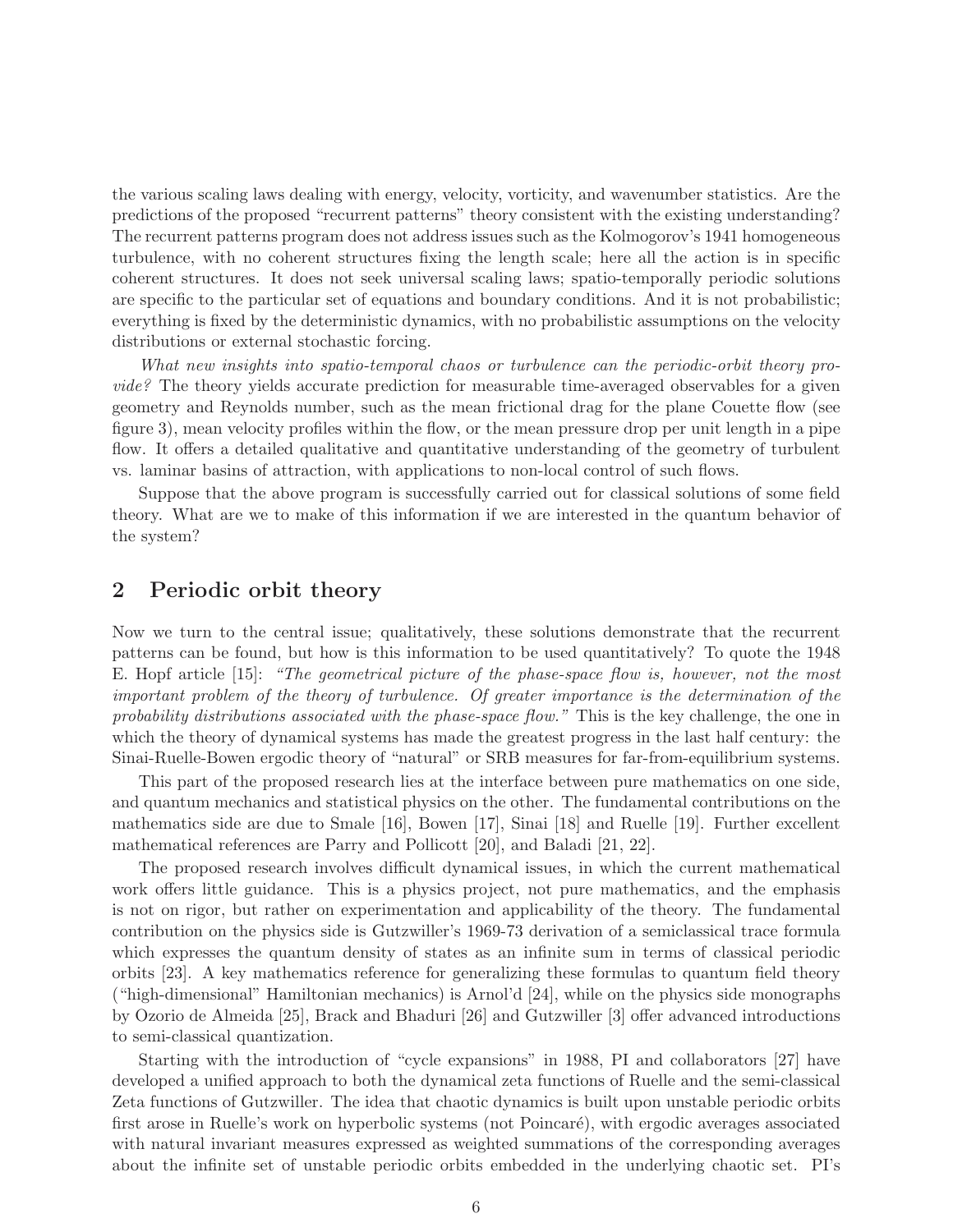contribution was to recast this theory in terms of highly convergent periodic-orbit expansions for which relatively few short periodic orbits led to high quality classical escape rates (for metastable systems) and quantal spectra for bound systems. Implementing PI's theory, the group of Wintgen obtained a surprisingly accurate helium spectrum [28] from a small set of shortest cycles, 50 years after failure of the old quantum theory to do so, and 20 years after Gutzwiller first introduced his quantization of chaotic systems.

In this theory contributions of different periodic orbits interfere and the quantization condition can no longer be attributed to a single periodic orbit: A coherent summation over the infinity of periodic orbit contributions gives the desired spectrum. The surprise was that the zeros of the dynamical zeta function derived in the context of classical chaotic dynamics,

$$
1/\zeta(z) = \prod_p (1 - t_p),
$$

also yield excellent estimates of *quantum* resonances, with the quantum amplitude associated with a given cycle approximated semi-classically by the weight

$$
t_p = \frac{1}{|\Lambda_p|^{\frac{1}{2}}} e^{\frac{i}{\hbar}S_p - i\pi m_p/2} \tag{4}
$$

whose magnitude is the square root of the classical weight

$$
t_p = \frac{1}{|\Lambda_p|} e^{\beta \cdot A_p - \nu T_p},
$$

and the phase is given by the Bohr-Sommerfeld action integral  $S_p$ , together with an additional Maslov phase  $m_p$ , the number of caustics along the periodic trajectory, points where the naive semiclassical approximation fails. The quantal spectra of classically chaotic dynamical systems are determined from the zeros of dynamical zeta functions, defined by cycle expansions of infinite products of form

$$
1/\zeta = \prod_p (1 - t_p) = 1 - \sum_f t_f - \sum_k c_k \tag{5}
$$

with weight  $t_p$  associated to every prime (non-repeating) periodic orbit (or *cycle*) p.

PI's theory is based on the observation is that the chaotic dynamics is organized around a few *fundamental* cycles. These short cycles capture the skeletal topology of the motion in the sense that any long orbit can approximately be pieced together from the fundamental cycles. For this reason the cycle expansion (5) is a highly convergent expansion dominated by short cycles grouped into *fundamental* contributions, with longer cycles contributing rapidly decreasing *curvature* corrections.

The Kuramoto-Sivashinsky periodic orbit calculations of Lyapunov exponents and escape rates [8] demonstrate that the periodic orbit theory can be used to predict observable averages for deterministic but classically chaotic spatio-temporal systems.

However, the type of dynamics has a strong influence on the convergence of cycle expansions and the properties of quantal spectra; this necessitates development of different approaches for different types of dynamical behavior such as, on one hand, the strongly hyperbolic and, on the other hand, the intermittent dynamics. For generic non-hyperbolic systems, with mixed phase space and marginally stable orbits, periodic orbit summations are hard to control. *An importan part of the project will be to focus on incorporating intermittency (power-law) effects that arise in moderate-dimension Hamiltonian dynamics in problems such as hydrogen in crossed fields.*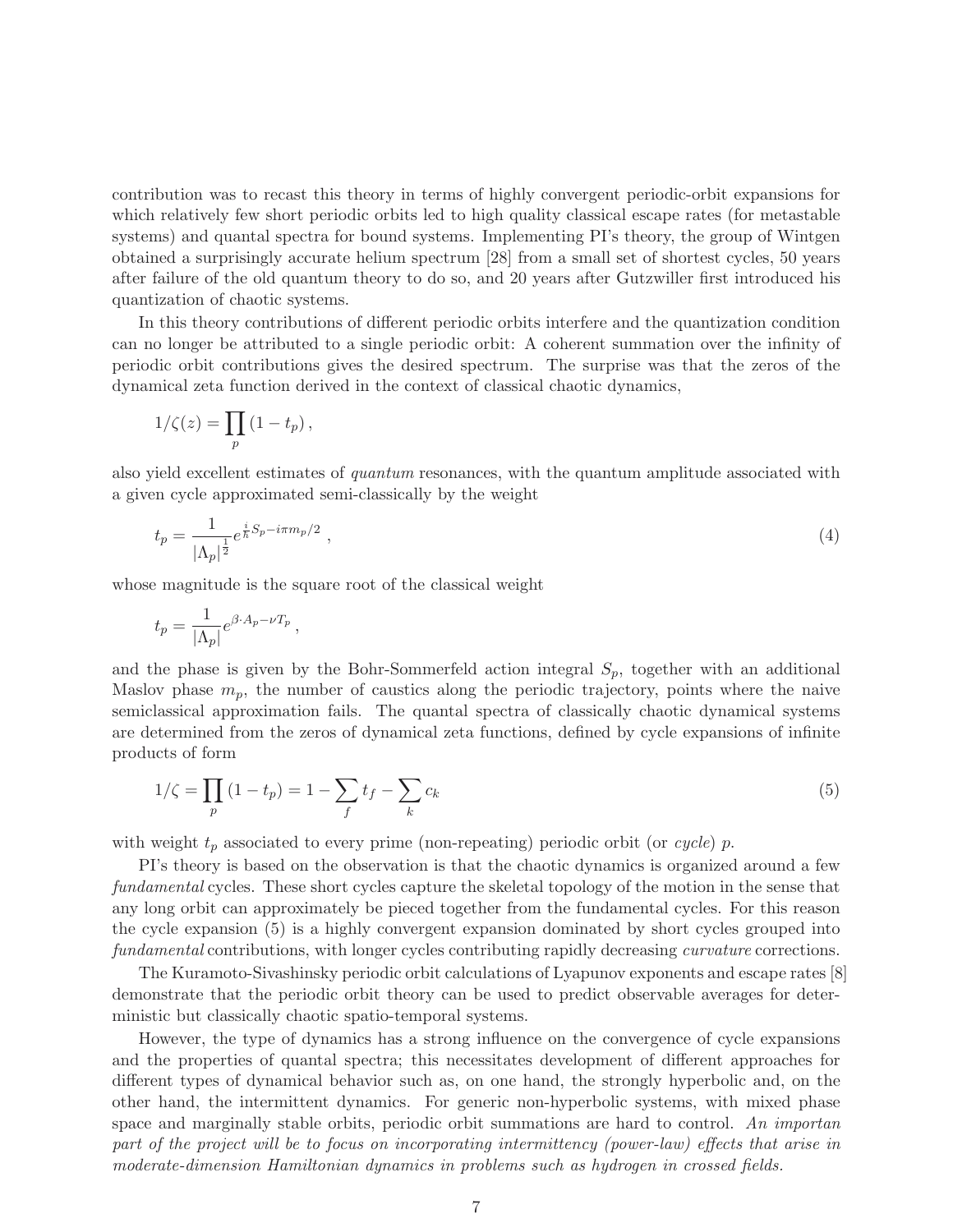### **3 Recurrent patterns: how to find them?**

Sadly, searching for periodic orbits will never become as popular as a week on Côte d'Azur, or publishing yet another log-log plot in *Phys. Rev. Letters*. Writing a code to find even one unstable periodic orbit can take months for a novice, and there is no way to prepare a canned routine for all seasons - each dynamical system arrives with its own peculiarities and quirks. Although there has been much progresses in enumerating periodic orbits for many low-dimensional chaotic systems (mostly two-dimensional invertible maps or three-dimensional flows), obtaining a complete set of orbits for most systems in low or high dimensions remains a challenge.

The issue of *"how"* is an intensely numerical undertaking. Consider what is at stake: We need to compute, or extract from data, many distinct 3 dimensional color videos of patches of turbulence. Just in terms of memory we need something of order of a gigabyte to store a single pattern. That is still not so hard, but the theory proposed here seeks a 3 dimensional pattern that repeats itself *exactly* after a (yet to be determined) time period. *A priori*, we have no clue what such patterns look like, how big and what shapes are the basic spatial units, or what their time periods should be. So in our initial guess



Figure 4: *A pattern and its near recurrence in a Kuramoto-Sivashinsky simulation: the swirl on the left recurs approximately within another pattern, right image. The color/greyscale codes the height of the flame front. [31]*

image *all* pixels are wrong, and we need to keep jostling them numerically until gigabytes of pixels settle into a pattern allowed by the laws of motion. Not only that, but a computer needs variable resolution, as small regions can play a very important role. All that takes computer time, lots of it. The theory then requires that we compute many such patterns, and be sure that we have found *all* of the patterns up to given spatial extent and time period within the desired tolerance limits.

A variety of methods for determining all unstable periodic orbits up to a given length have been devised and successfully implemented for low-dimensional systems [27]. For turbulent flows, with high (or infinite) dimensional phase spaces and complicated dynamical behavior, most of the existing methods become unfeasible in practice. The bottleneck for the recurrent patterns program has been the lack of methods for finding even the simplest recurrent patterns, and the lack of intuition as to what such patterns would look like.

*PI's Ph.D. student Y. Lan has formulated and explored numerically a novel variational principle for determining unstable spatio-temporally periodic solutions of extended systems [30, 31].* The idea of the method is to make a rough but informed guess of what the desired pattern looks like globally, and then use a variational method to drive the initial guess toward the exact solution. For robustness, we replace the guess of a single pattern at a given instant by a guess of an entire orbit. For numerical safety, we replace the Newton-Raphson iteration by the "Newton descent", a differential flow that strictly minimizes a cost function computed from the deviation of the approximate flow from the true flow.

#### **3.1 Recurrent pattern searches**

We make here a distinction between a *periodic orbit* — a low-dimensional trajectory that folds into itself after a time T, and a *recurrent pattern* — a trajectory in the infinite-dimensional state space M which tiles both space and time periodically. A periodic orbit is a solution  $(x, T)$  of the *periodic orbit condition*  $f^T(x) = x$  for a given flow  $x \to f^t(x)$ . The task we face is to determine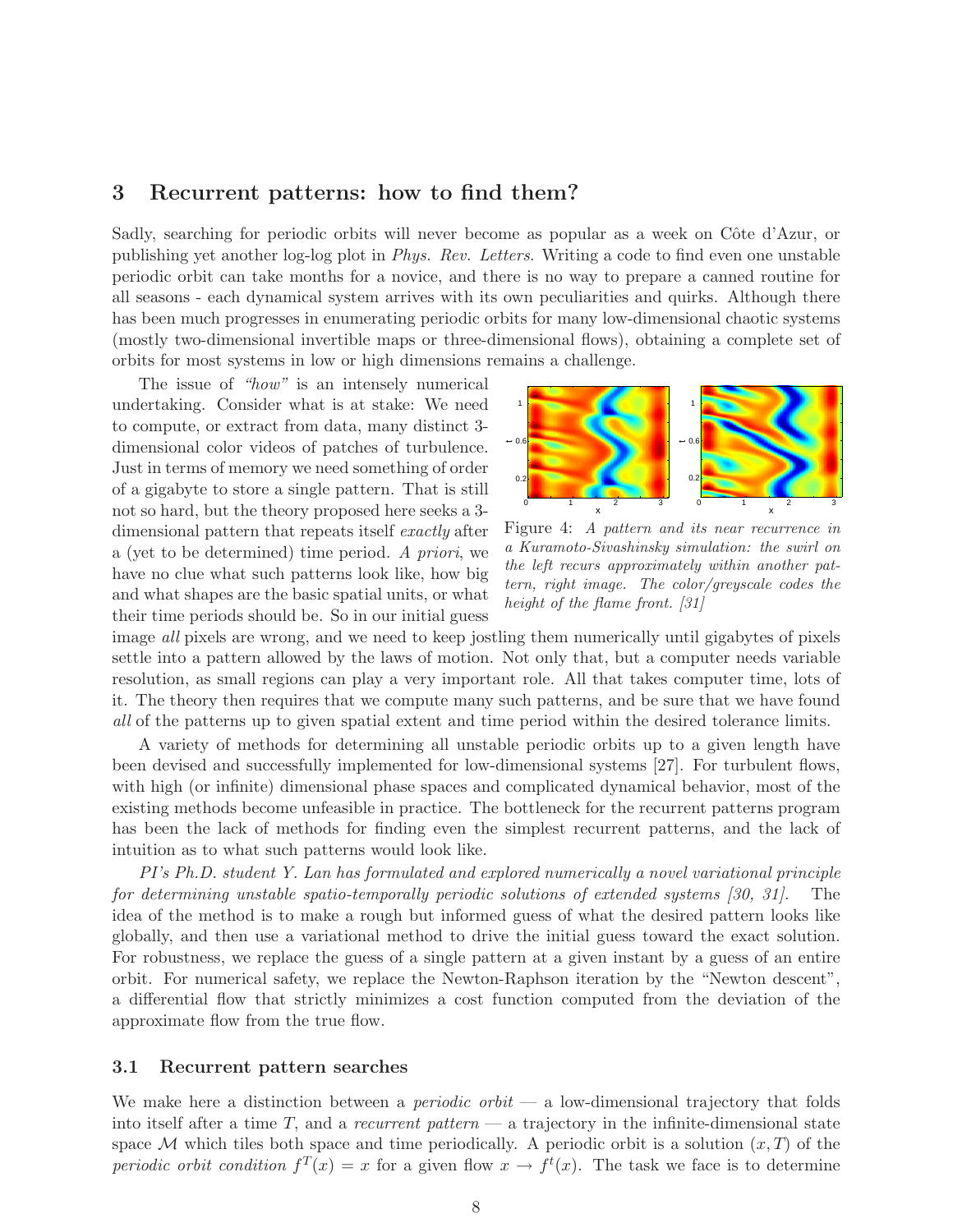

Figure 5: *(a) A loop* L defines *its tangent velocity vector*  $\tilde{v}$ *. (b) A periodic orbit* p *is* defined *by the vector field*  $v(x)$ *. (c)* In general the orientation of the loop tangent  $\tilde{v}(\tilde{x})$  does not coincide with the orientation of *the velocity field*  $v(\tilde{x})$ *; for a periodic orbit p it does so at every*  $x \in p$ *. (d) An annulus*  $L(\tau)$  *with the fictitious time flow*  $\tilde{x}$  *connecting smoothly the initial loop*  $L(0)$  *to a periodic orbit* p.

a set of recurrent patterns of shortest periods. Any numerical solution of a PDE is based on its representation in terms of a truncated but large set of coupled nonlinear ODEs. So, in practice we always search for *periodic orbits* of flows defined by first order ODEs

$$
\frac{dx}{dt} = v(x), \qquad x \in \mathcal{M} \subset \mathbb{R}^d \tag{6}
$$

in many dimensions d, with the vector field  $v(x)$  a smooth, differentiable field.

We start by guessing a *loop*, a smooth, differentiable closed curve  $\tilde{x}(s) \in L \subset \mathcal{M}$ , parametrized by  $s \in [0, 2\pi]$  with  $\tilde{x}(s) = \tilde{x}(s + 2\pi)$ , and the loop tangent vector

$$
\tilde{v}(\tilde{x}) = \frac{d\tilde{x}}{ds}, \quad \tilde{x} = \tilde{x}(s) \in L.
$$

The initial loop is *not* a solution of the flow equations — it is at best a rough guess as to what a solution might look like.

While there is no extremal principle associated with the general flow  $(6)$ , at least three separate lines of argument (cost minimization [30], over-damped Newton method [31], Wiener-Onsager-Machlup stochastic path extremization [32]) all lead to the same variational principle, minimization of the cost function

$$
F^{2}[\tilde{x}] = \frac{1}{|L|} \oint_{L} ds \left(\tilde{v} - v\right)^{2}, \quad \tilde{v} = \tilde{v}(\tilde{x}(s, \tau)), \quad v = v(\tilde{x}(s, \tau)), \tag{7}
$$

which penalizes mis-orientation of the local loop tangent vector  $\tilde{v}(\tilde{x})$  relative to the dynamical velocity field  $v(\tilde{x})$  of (6), see figure 5 (c).

Vary the cost functional  $F^2[\tilde{x}]$  with respect to the (yet undetermined) fictitious time  $\tau$ ,

$$
\frac{dF^2}{d\tau} = \frac{2}{|L|} \oint_L ds \left(\tilde{v} - v\right) \frac{d}{d\tau} \left(\tilde{v} - v\right).
$$

The simplest, exponentially decreasing cost functional is obtained by taking the  $\tilde{x}(s, \tau)$  dependence on  $\tau$  to be point-wise proportional to the deviation of the two vector fields

$$
\frac{d}{d\tau}(\tilde{v} - v) = -(\tilde{v} - v),\tag{8}
$$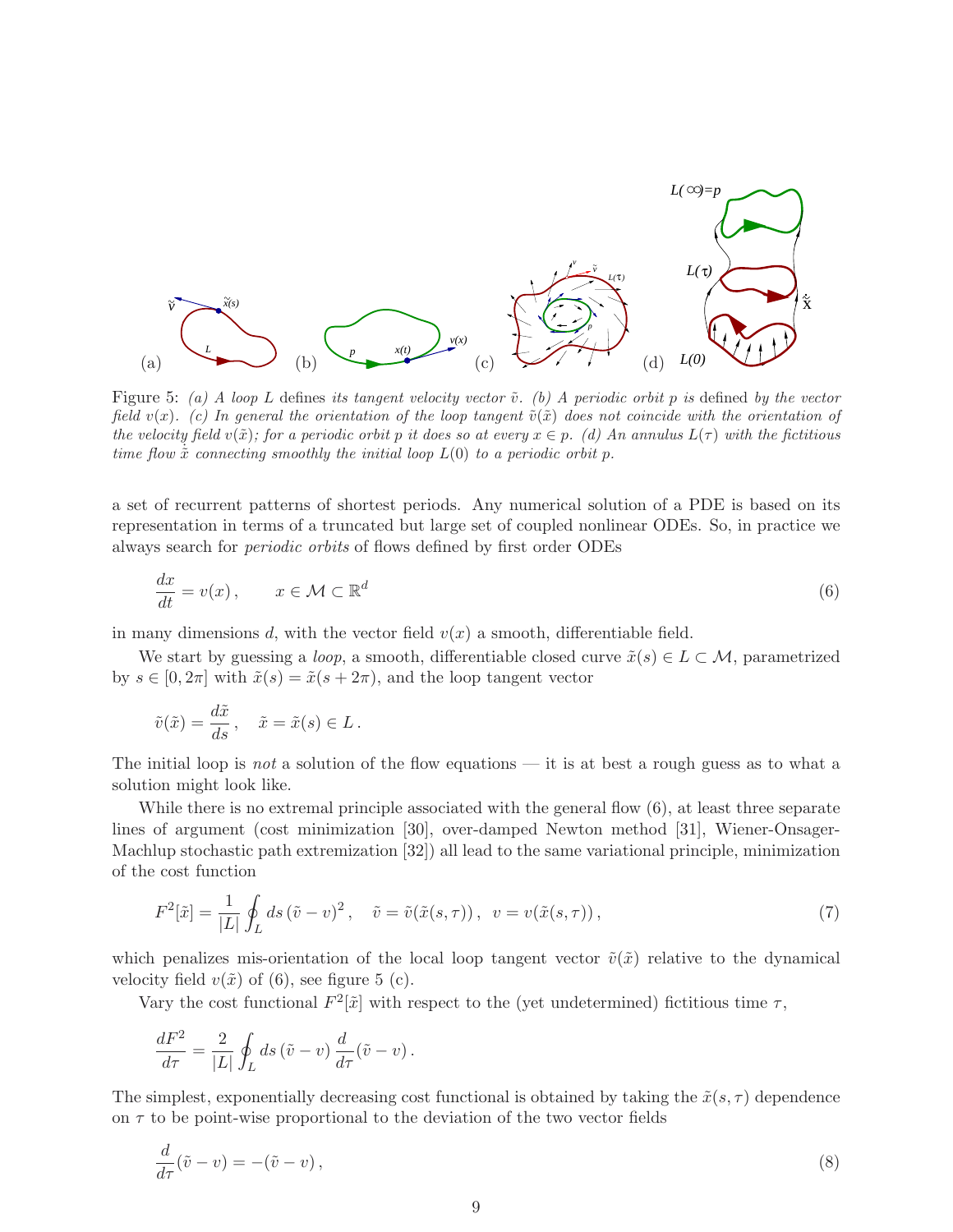so the fictitious time flow drives the loop to  $L(\infty) = p$  monotonically, see figure 5 (d):

$$
\tilde{v} - v = e^{-\tau} (\tilde{v} - v)|_{\tau = 0}.
$$
\n
$$
(9)
$$

Making the  $\tilde{x}$  dependence in (8) explicit we obtain the *Newton descent equation*, a PDE which evolves the initial loop  $L(0)$  into the desired periodic orbit p in the fictitious time  $\tau \to \infty$ :

$$
\frac{\partial^2 \tilde{x}}{\partial s \partial \tau} - A \frac{\partial \tilde{x}}{\partial \tau} = v - \tilde{v}, \qquad A_{ij}(x) = \frac{\partial v_i(x)}{\partial x_j}.
$$
\n(10)

Numerically, we distribute many points along a smooth loop L (successive snapshots of the the pattern at successive time instants). The infinitesimal time step and loop deformation limit corresponds to this partial differential equation. In practice we do not need to solve this equation accurately along the way — only the periodic orbit itself needs to be computed with a high precision.

We initialize a search by long-time numerical runs of the dynamics, in order to limit the search to frequently visited regions of the phase space, *i.e.* the natural measure, and then search for close recurrences [33]. An initial loop guess  $L(0)$  is crafted by taking a nearly recurring segment of the orbit, smoothed and made periodic by a FFT into the wavenumber representation, dropping the high frequency components, and an FFT back to the phase space.

PI's group has tested this new variational approach to finding recurrent patterns [30, 31] in detail on 1-d Kuramoto-Sivashinsky system, and several low-dimensional Hamiltonian systems. For these test examples many recurrent patterns have been successfully determined. *We plan to develop and deploy improved variational methods for recurrent pattern searches, in order to explore in detail the topology of moderate Reynolds number sustained steady turbulence attractors.*

# **4 Proposed research**

The "recurrent patterns" approach to strongly nonlinear field theories is to visualize turbulence as a sequence of near recurrences in a repertoire of unstable spatio-temporal patterns. The investigations discussed above are first steps in the direction of implementing this program. If funded, this project would focus on following goals:

**(1) Topology**: In practice it is very hard to intuit what the solutions high-dimensional flows should look like. However, the preliminary investigations for intermediate size Kuramoto-Sivashinsky systems suggest that the strange attractors characterizing steady turbulence remain rather thin, and pieced together of repelling subsets similar to the strange attractor shown in figure 1, connected by rapid transitions between these subsets. In the language of unstable patterns, the system tries to maintain its typical mean wavelength by chaotic motion within a given wave number, followed by a rapid transition to another neirby wavenumber (pattern"defects"). Experimental and numerical observations suggest that this pictur applies also to  $3-d$  shear flows such as the plane Couette flow. We shall use the short periodic orbits and their stability eigenvectors, eigenvalues and stable/unstable manifolds to piece together the asymptotic sttrange attractor(s) and construct approximate symbolic dynamics.

**(3) Systems of infinite spatial extent:** The dynamics over large space and time scales should be built up from small, computable patches of periodic solutions. So far, existence of a hierarchy of spatio-temporally recurrent patterns of a nonlinear field theory restricted to a small finite spatial intervals has been demonstrated, and the periodic orbit theory has been tested in evaluation of global averages for such system. But there is a big conceptual gap to bridge between what has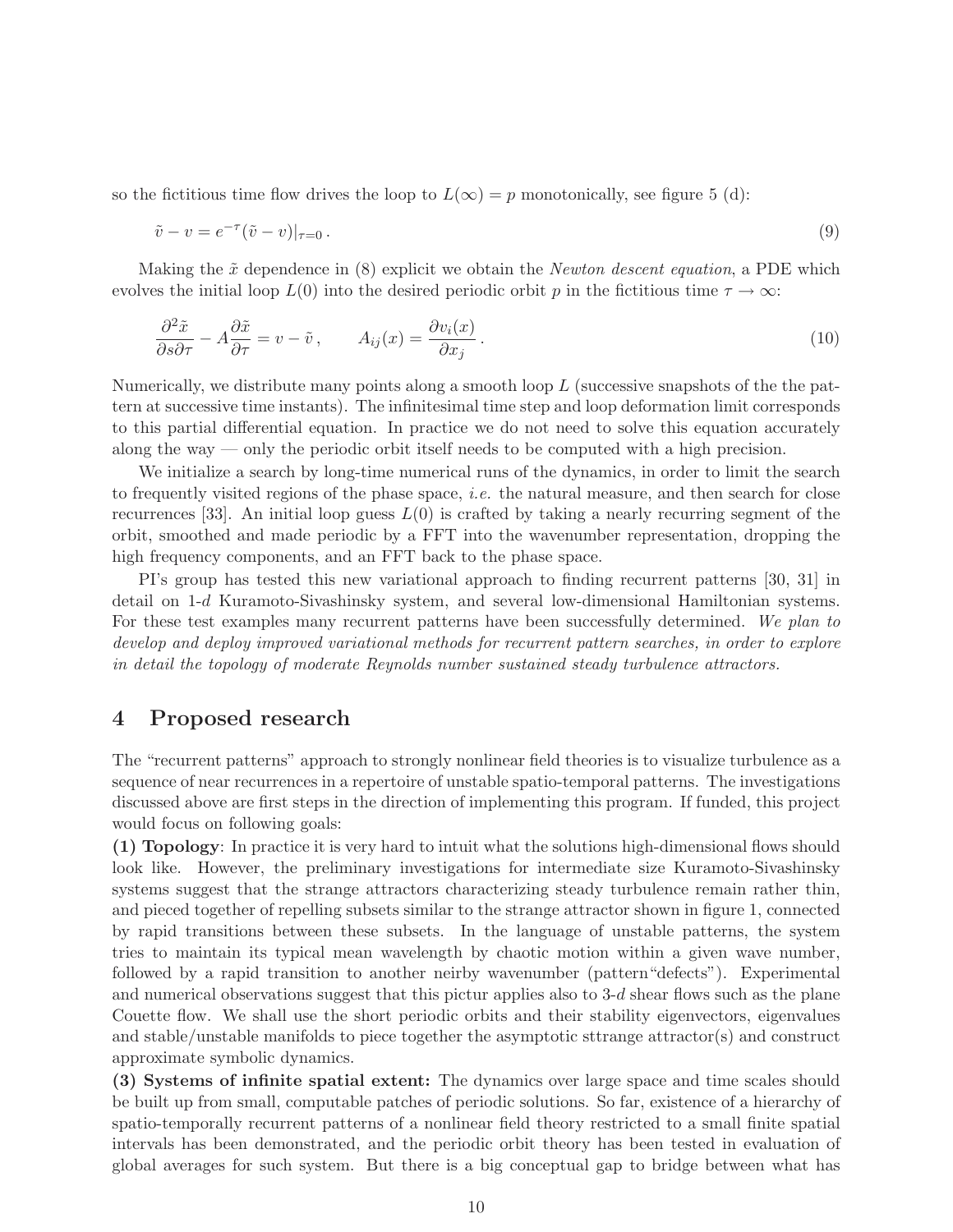been achieved, and what needs to be done: The system has been probed in its weakest turbulence regime. Numerical simulations demonstrate that as the viscosity decreases (or the size of the system increases), the "flame front" becomes increasingly unstable and turbulent. It is an open question to what extent the approach remains implementable as the system goes more turbulent. Preliminary forays (with C.P. Dettmann, and with Y. Lan, unpublished) in study of equilibria of the infinite extent Kuramoto-Sivashinsky system, and of periodic solutions of moderate size systems, give us confidence that a hierarchy of spatio-temporally periodic solutions can also be determined for systems of infinite spatial extent.

**(4) A trace formula quantization of infinite dimensional systems:** The Cvitanović-Eckhardt [29] classical trace formula has been successfully applied to dissipative extended systems. Given the successes of the periodic orbit theory for low-dimensional Hamiltonian systems, we are hopeful that it will work for a Hamiltonian field theory. As a key part of this proposal, a new semiclassical trace formula needs to be derived, a trace formula that combines Gutzwiller approach to unstable expanding directions with the Bohr-Sommerfeld quantization of the (infinity of) elliptically stable degrees of freedom of a Hamiltonian field theory. A preliminary exploration of hydrogen in crossed external fields (with Ph.D. student R. Paškauskas, unpublished), inspired by the work of PI's colleague T. Uzer and collaborators [34], suggests that such a formula exists, at least for finite-dimensional Hamiltonian problems.

### **4.1 Collaborative team**

In part thanks to an unusually good crop of incoming Ph.D. students, and to the overall strength of the Georgia Tech nonlinear program, PI is in position to assemble a strong team to attack the above problems. The work proposed here will require 3 months per year of PI's research time, full time attention of 1 postdoctoral fellow, **Agapi Emmanouilidou** (CNS J. Ford fellow, current funding secured only for Oct. 2004 - Oct 2005) and 3 Georgia Tech Physics Ph.D. students: **D. Lippolis** (started Fall 2003) - "Generalized Gutzwiller trace formulas", **J.E. Millan**, (started Fall 2003) - "Complex trajectories in semi-classical quantization", and **R. Paškauskas** (started Fall 2000) -"Quantization on partially hyperbolic invariant tori". Participation of Dr. Emmanouilidou, with her expertise in the Hamiltonian dynamics in higher dimensions, is essential to success of this project.

This proposal, whose emphasis on long time dynamics of high-dimensional Hamiltonian systems is motivated by problems of quantum theory and ergodic theory, is submitted to the NSF theoretical physics panel. In a parallel (many degrees-of-freedom) but distinct (dissipative, hence expect lowdimensional attracting sets) PI group's research effort, PI plans to work with 2 Georgia Tech Physics Ph.D. students, J.J. Halcrow (started Fall 2003) - "Plane Couette flow", E. Siminos (started Fall 2003) - "Kuramoto-Sivashinsky turbulence". and 2 external collaborators, V. Putkaradze (Mathematics, U. of New Mexico), and H.E. Johnston (Mathematics, U. of Massachusetts). PI is fortunate to have access to an exceptionally strong group of resident Georgia Tech *computational fluid dynamics* experts, in particular F. Sotiropoulos, School of Civil & Environmental Engineering and P.K. Yeung, School of Aerospace Engineering. This fluid-dynamics proposal will be submitted to the NSF applied dynamical systems panel.

# **4.2 Research plan**

The proposed research mileposts: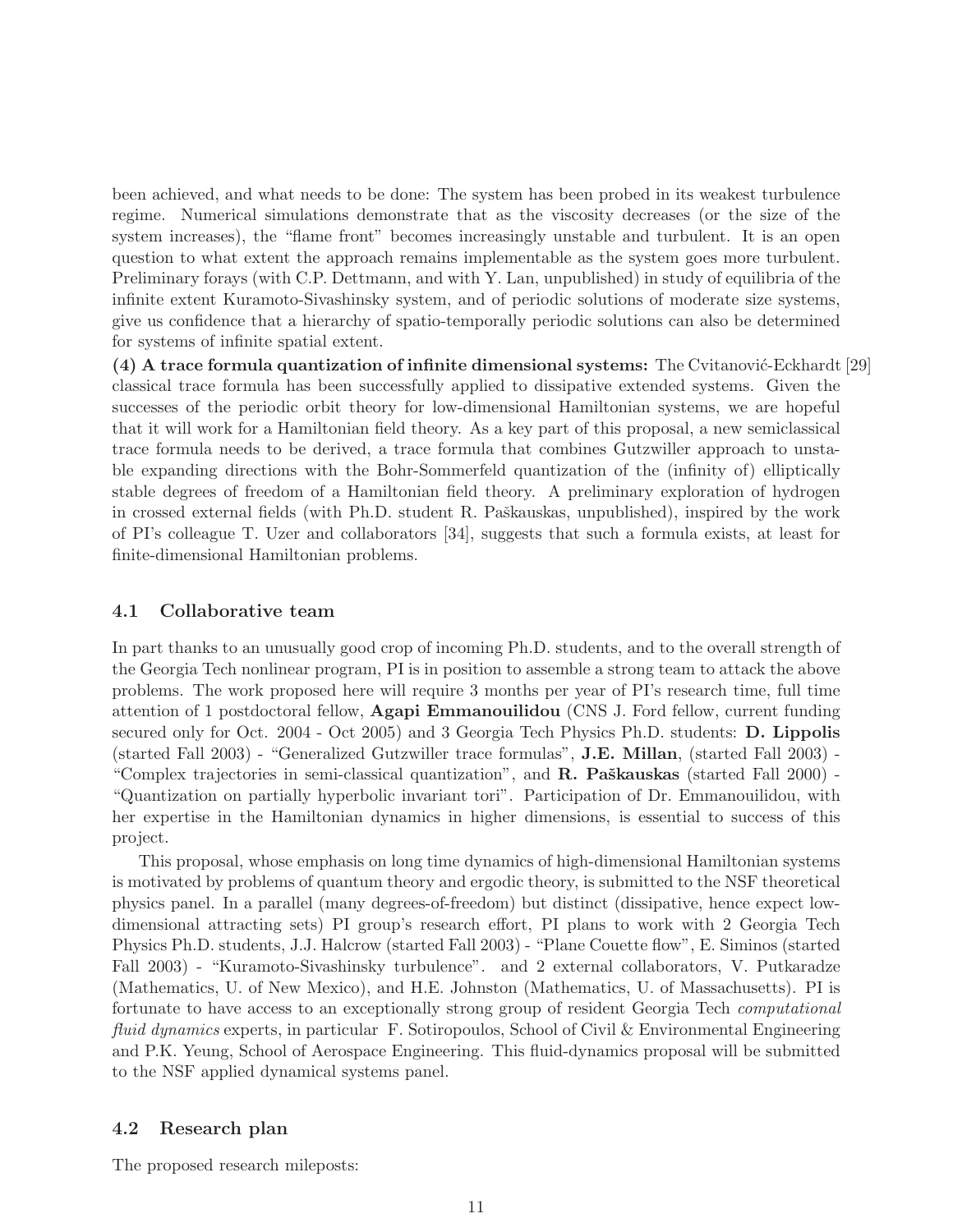- Year 1: (a) **Variational searches for recurrent patterns:** Devise and implement an inversion of the loop linearized stability restricted to a finite inertial manifold subspace (regardless of the dimension of the discretized PDE truncation).
	- (b) **Kuramoto-Sivashinsky:** Test the variational code on 1-d Kuramoto-Sivashinsky flow for system sizes larger than those attained so far. The antisymmetric subspace (3) is unphysical, so explore the dynamics on the full space.
	- (c) **Symbolic dynamics:** Construct symbolic dynamics and approximate pruning rules for the above Kuramoto-Sivashinsky flow simulations, construct corresponding dynamical zeta functions, and compute expectation values of observables.
	- (d) **Plane Couette flow:** commence coding, testing the Navier-Stokes flow simulation code.
- Year 2: (a) **Kuramoto-Sivashinsky:** study equilibrium solutions for the 1-d system of infinite extent. Use this information to classify types of spatially periodic structures.
	- (b) **Systems of infinite spatial extent:** implement a variational search method for recurrent patterns, compute a set of shortest such patterns in  $1-d$  Kuramoto-Sivashinsky system.
	- (c) **Full trace formulas:** determine numerically partially hyperbolic invariant tori for hydrogen in crossed external fields or similar model problem.
- Year 3: (a) **Plane Couette flow:** Search for a hierarchy of longer periodic orbits, and their linearized stability, eigenspectra and eigenvalues. Compute the frictional drag for a range of Re.
	- (b) **Full trace formulas:** derive a trace formula for combined hyperbolic elliptic invariant surfaces, apply to hydrogen in crossed external fields, or a simple field theory, such as the nonlinear sigma model.

**Intellectual Merit:** A semi-classical quantization of any classically turbulent field theory by a Gutzwiller-type trace formula is a grand challenge for nonlinear dynamics. On the classical front, we already possess unique tools which we hope will lead to quantitatively precise deterministic predictive capabilities for turbulence, applicable to problems currently pursued in the engineering literature.

The point is, although the initial numerical computation required can be intensely time, memory and CPU consuming, once an approximate finite alphabet of patterns and a vocabulary of realizable short words (patterns explored sequentially by the dynamics) has been extracted - and this is done offline - the result is an alphabet of order of 100-1000 of patterns. The dynamics in terms of these patterns might be fast enough that it can be implemented in real time - a prerequisite for applying this theory to engineering problems, such as the turbulent drag control and reduction.

The impact of a major advance here is by no means restricted to hydrodynamical turbulence. The key concepts should be applicable to many systems extended in space, and a successful theory of spatially extended systems would have broad impact, from problems involving motions of fluids to subatomic phenomena to assemblies of neurons. *This proposal will address the grand challenge of nonlinear science: Explore experimentally and describe theoretically the dynamics of high-dimensional nonlinear systems.* In E. Hopf's own words: *The ultimate goal, however, must be a rational theory of statistical hydrodynamics where [*···*] properties of turbulent flow can be mathematically deduced from the fundamental equations of hydromechanics.*